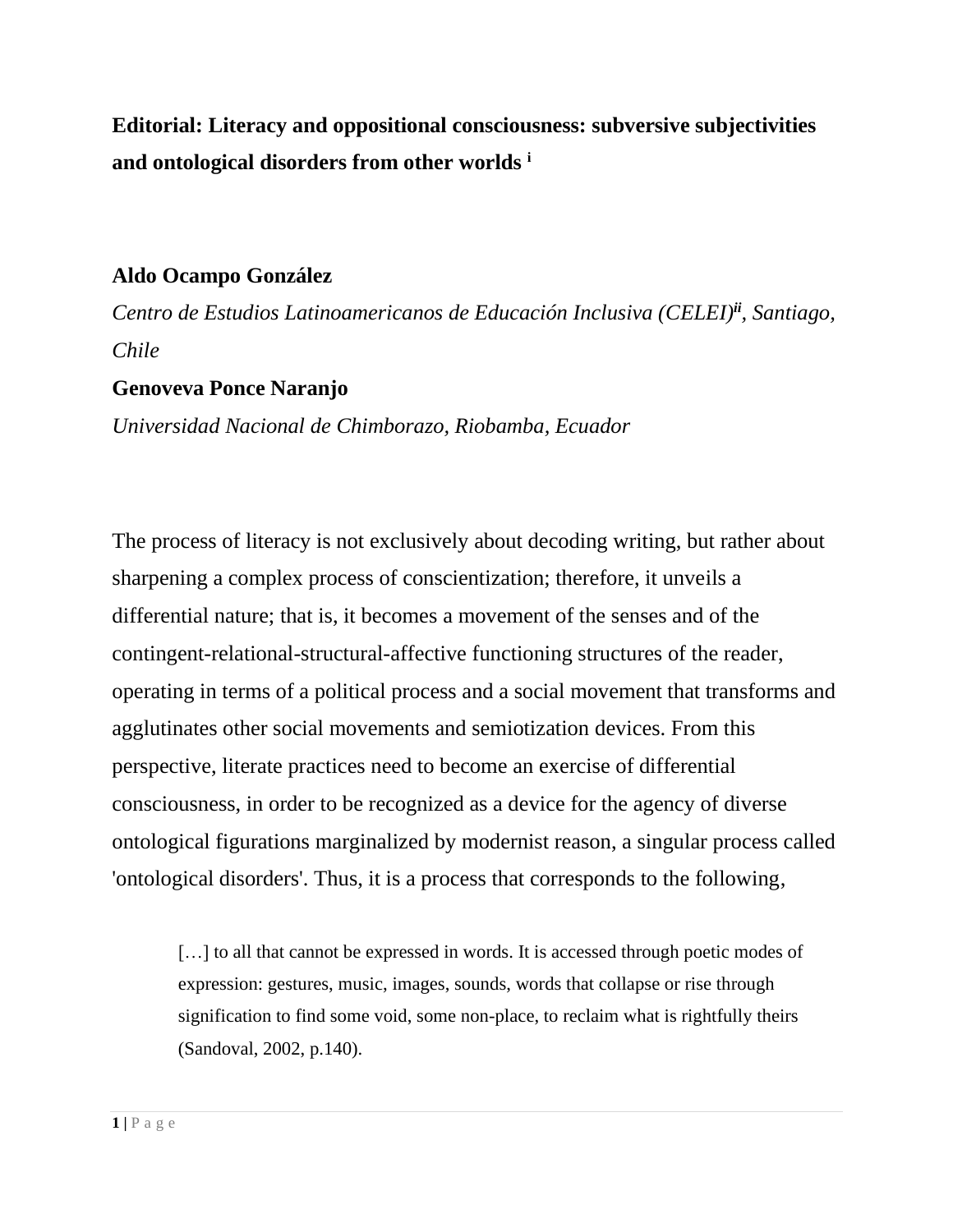This operation recognizes the agential force of the literacy process as a differential technology, understood as an eccentric passage towards the encounter of a multiplicity of forms of ideological, linguistic and cultural expressivity that, as previously mentioned, have been marginalized through the subjugation of the alphabetic reason imputed by the *logos*. This process of marginalization brought as a consequence the disciplining of subjectivity and bodies, in response to such processes, reading understood as a mechanism of differential consciousness becomes "a conduit provoked by any system of signification capable of evoking and perforating to another site, that of differential consciousness." (Sandoval, 2002, p.141). The section 'consciousness' acts in terms of a space of psychic receptivity that is performed, an object of rupture that works tirelessly to "find understanding and community: it is described as 'hope' and 'faith' in the potential goodness of some promised land" (Sandoval, 2002, p.141). Under this conception, reading becomes a tool of rupture of the known to transit to something unknown, such an operation should not be reduced to a simple linear transit from one dimension to another, but rather, it inscribes its strength in the emergence of other desires. Reading is a tool that allows such a transit to any citizen, a movement that leads us to the desire for transformation through

[...] a "punctum," that which breaks through narratives to allow a bleed-through, meanings unanchored and moving away from their traditional moorings, in which, Barthes writes, provokes a "gentle hemorrhage" of being as a "punctum," that which breaks through narratives to allow a bleed-through, meanings unanchored and moving away from their traditional moorings, in which, Barthes writes, provokes a "gentle hemorrhage" of being. Thus, for Barthes, this form of romantic love, combined with risk and courage, can make anything possible. In a lover's discourse, Barthes extends his definitions of the meanings "third," "zero," and "obtuse," all terms that reach the same differential locus of possibility without which no other meaning can find its own life. It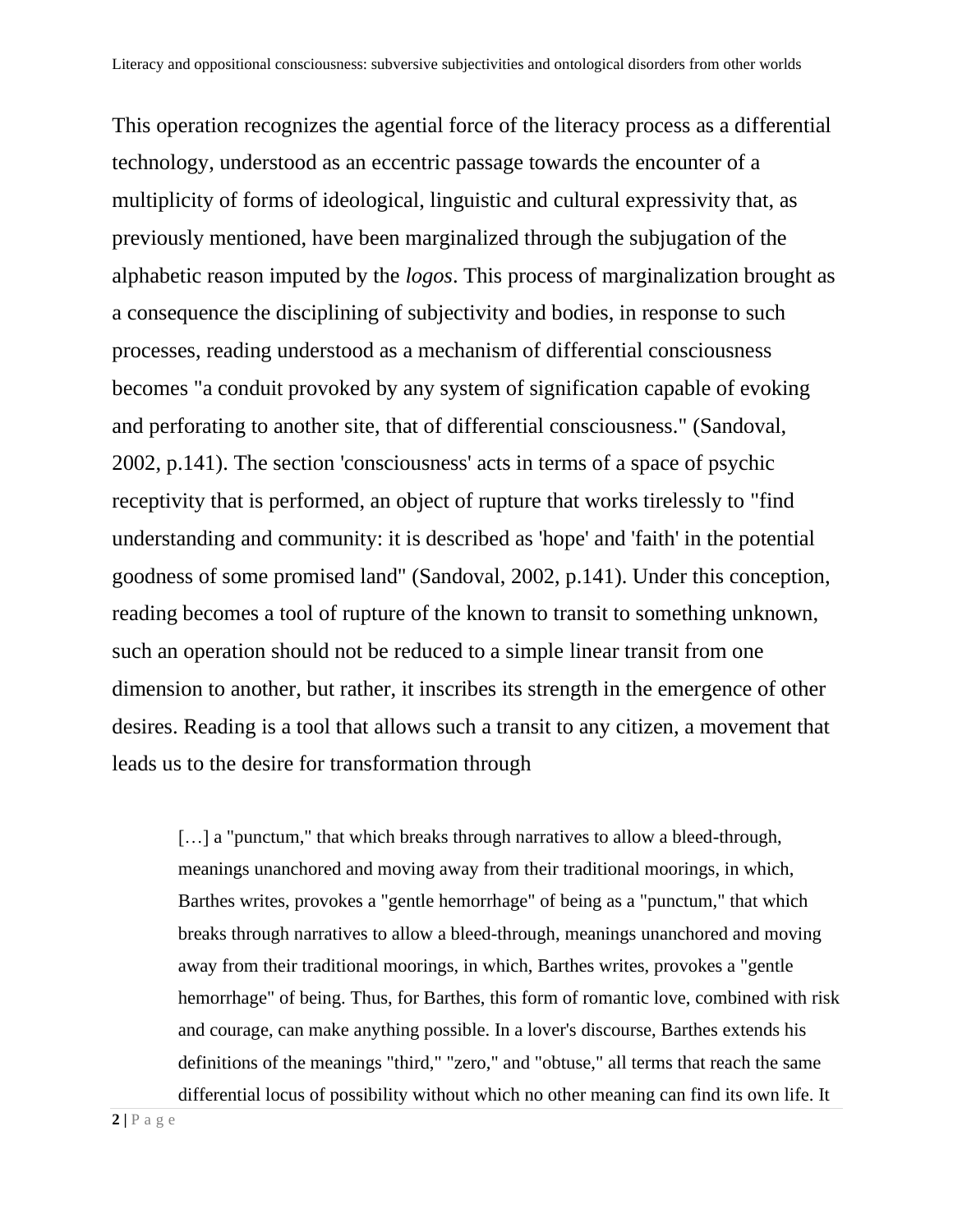is love that can access and orient our theoretical knowledge and political "moves," revolutionary maneuvers toward the decolonized self. Indeed, Barthes thinks that access to the spectrum from which consciousness-in-resistance emanates can best materialize in a moment of "hypnosis," such as that which occurs when one is overwhelmed or enveloped by love for the first time (Sandoval, 2002, p.141).

The force of differential opposition and of the consciousness of the oppressed understands the process of dislocation of the dominant literate culture as a flexible and mobile strategy, a corpus of psychic technologies -internal- and of social praxis -external-, which allow us to understand reading as a strategy of opposition to hegemonic-literate-cultural power. The question remains: how to codify a literacy process through the methodology of oppositional consciousness? A significant aspect consists in articulating such a process with emphasis on an activity of metaideologization; that is, consolidating an "operation of appropriating dominant ideological forms and using them in their entirety to transform them" (Sandoval, 2002, p.101).

If the intention is that reading becomes a repertoire of educational justice, the capacity to eradicate diverse kinds of brakes to self-development and selfconstitution of diverse onto-political and cultural expressions must be strengthened; then, metaideologization, a syntagm that, according to Chela Sandoval, North American feminist theorist, makes possible the removal of consciousness, an action that transmutes reading and, especially the literacy process into a process of localization/transformation. At this point, the argumentation warns that it will operate in analytical-methodological terms: the intention of using the methodology of the oppressed and, through it, to understand reading as a system of differential conscientization, has as its mission to avoid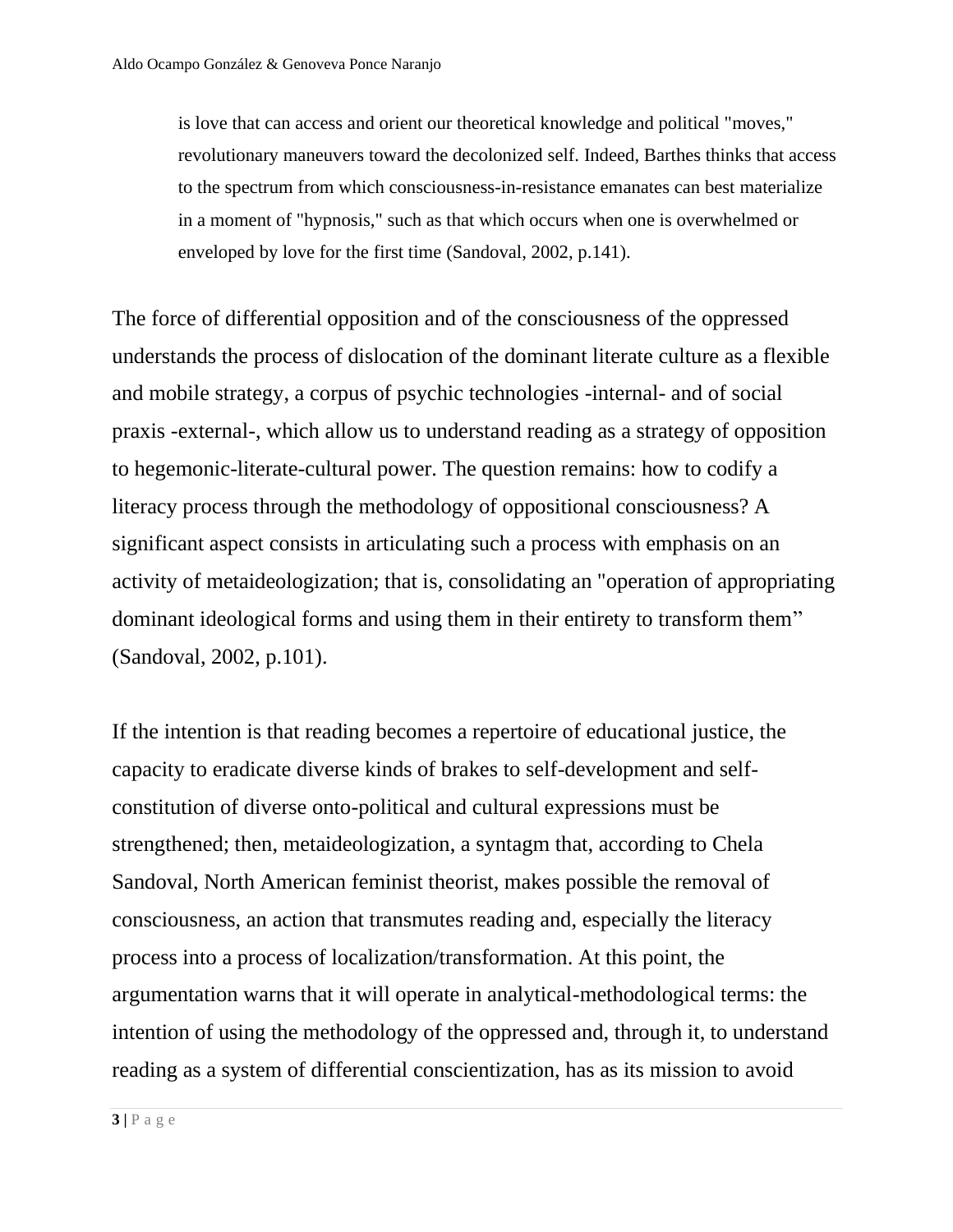arbitrarily fighting for justice, democracy and inclusion -all of these, central topics in this dossier-, but rather, to produce an alteration in the devices of relation and reappropriation of subjectivity. In synthesis, it is interesting to understand reading as a differential mode of social movement of opposition that constructs an interventionist-passional praxis of alternation of the reader. Such an operation can be read in terms of a project of knowledge in resistance in charge of dislocating the frustrating practices and approaches to the forms of literacy that, to a certain extent, become restrictive when they try to respond to the onto-political forms of each community.

Thinking in and through Sandoval's proposal (2002), favors positive social change in favor of multiple collectivities expelled by modernist reason, constituting a specular and negative exteriority that reinforced the ontological problem of social groups. To read is, without a doubt, to go to the encounter with an otherness in movement, where the text is the otherness itself. What reading as differential and oppositional consciousness tirelessly seeks is to resist before the normative act of capturing its function through an automatic conclusion of its signifiers, by the consolidation of a set of counter-rules to foster the unlearning of the matrix of culturalization that blocks the agency of multiple collectivities. Affirmative sabotage allows students to manipulate their position in the intimacy of such processes, without being subject to their demands. This strategy consists of transforming opposition into an alternative. Affirmative sabotage requires a device of revolution of consciousness, to turn the literacy teacher into a disciple of the subaltern's environment, a teaching system at the margins of history. A crucial mandate imposed by affirmative sabotage that connects with inclusion is to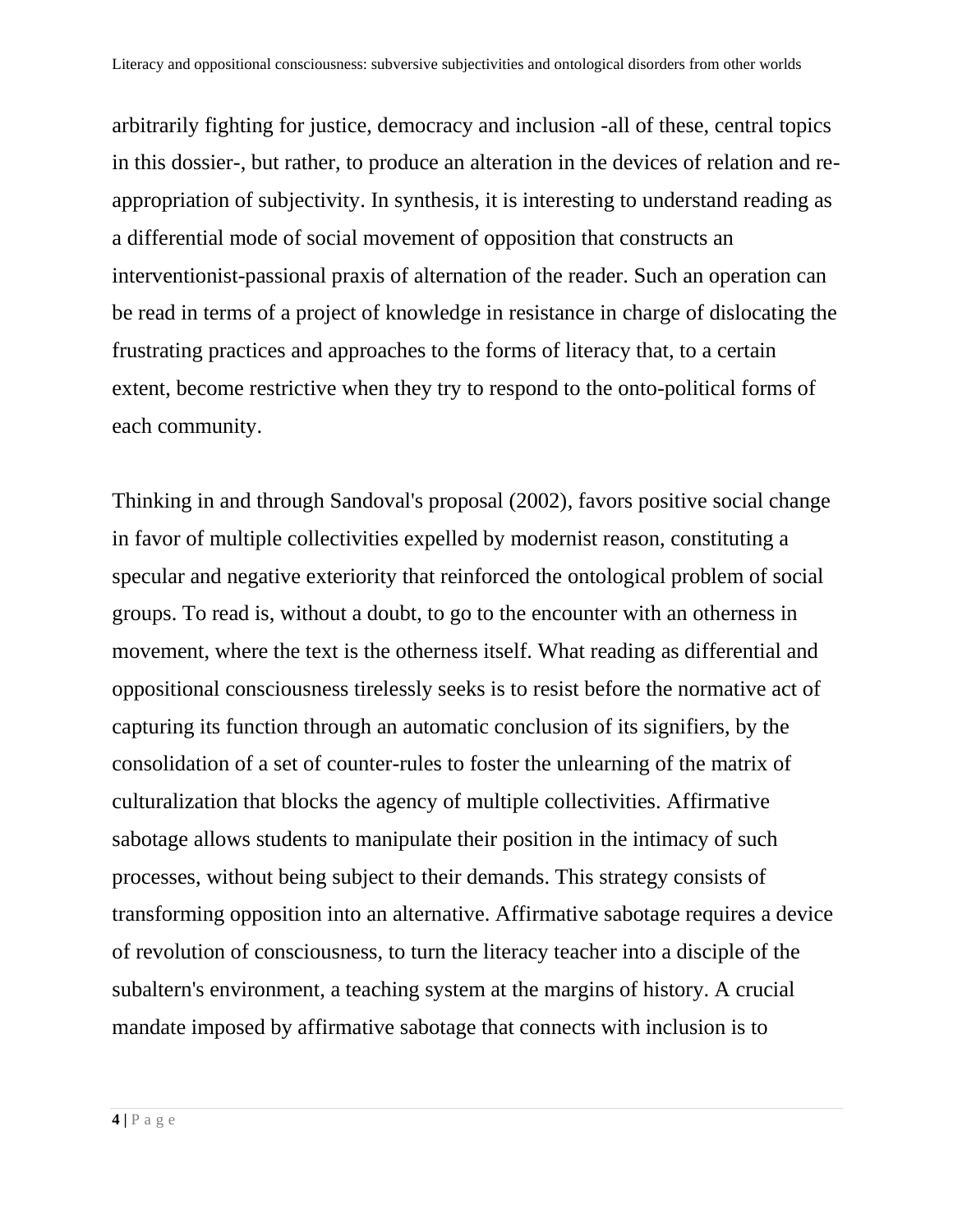transform our consciousness to avoid promoting pleasing arguments in favor of the oppressed without transforming their lives, which is the core of the argument. How do literacy processes work in the multiversal field of the subaltern? It is not to try to understand the space of production/appropriation of unknown Other, it is necessary to train the imagination to know ourselves better (Spivak, 2018), insists the postcolonialist theorist, asserting that "all external attempts to address the conditions of the oppressed by speaking for them are fraught with "epistemic violence." The oppressed, subaltern, therefore, cannot speak through another and cannot articulate for themselves" (Spivak, 2014, n.p.). Inclusion requires to know the world in a different way, it must keep the consciousness of the world active, it works against subalternity. If it is not conceived in terms of an epistemological training for the imagination to become a political, activist and activating imagination, the redesign and re-imagination of the world will happen weakly.

To affirmatively sabotage the circuits of constitution of the literate culture is to enter deeply into the discourse that we propose to examine and stress; it is to transform from within. Such laws will be key to the destabilizing purpose of the logos. "The only real and effective way to sabotage something in this way is when you are working intimately within it" (Spivak, 2018, n.p.). Struggling decolonially against the matrix of lettrums legitimized by the Western-centric regime suggests reclaiming systems of mistrust and affirmative sabotage to intervene the present and sharpen its critical potential. In this way, the aim is to produce an emancipatory literate and signic activity, a force that strengthens consciousness and demolishes the diversity of fronts where ideologization operates as a form of domination and cultural oppression. Consider, albeit briefly, what it is that makes reading as a situated political-cultural practice become a tool in favor of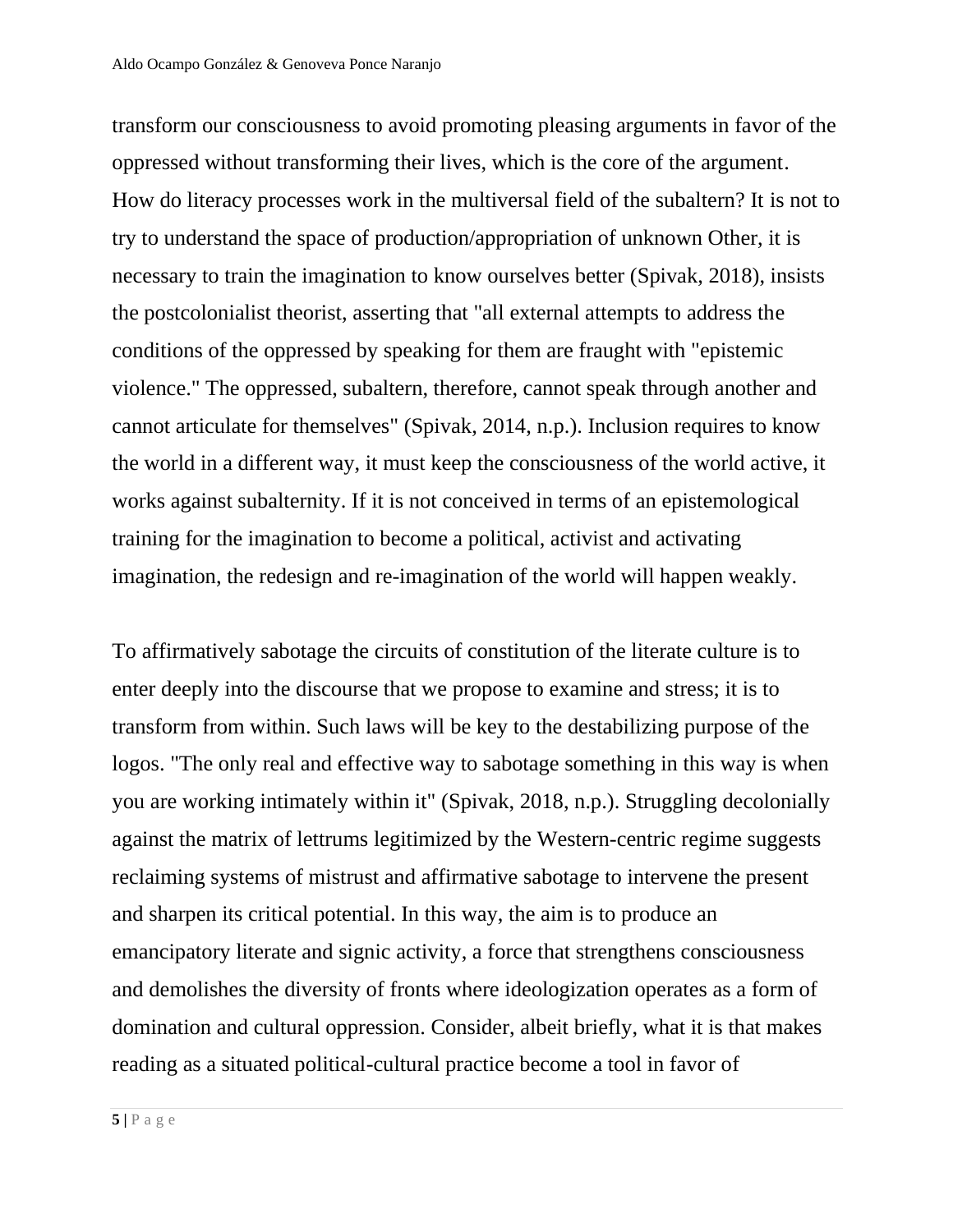domination and oppression, or a revolutionary-emancipatory device. It is important, following Derrida (1998), to avoid essentializing the signifiers associated with each of the adjectival forms mentioned above. What is proposed is to bet on the fluctuation of meanings. Reading is one of the main methods "to emancipate consciousness with the substance and structures of the methodology of the oppressed" (Sandoval, 2002, p.90). Thus, it is understood that reading is a complex ideology-praxis co-opted by the westernocentric alphabetic reason.

Decoloniality as a theory builds a conceptual structure that guides our concerns and motivations about the transformation of world-systems, its main task is the epistemic reconstruction and onto-political reparation of multiple collectivities marginalized by modernity -successful implementation of a pedagogical and political project of co-optation of cultural realities indecipherable in the eyes of Europe-. Such a purpose cannot be sustained without understanding that

[...] epistemic reconstitution cannot be achieved by establishing a "new" school of thought within Western cosmology. It requires two simultaneous tasks: opening up to the richness of knowledge and the praxis of living that the rhetoric of modernity demonized and reduced to tradition, barbarism, folklore, underdevelopment, spirituality denied in the name of reason and knowledge constructed to control sexuality and all kinds of barbarians. Secondly, and necessarily, a thermal epistemic reconstitution requires disengagement from the bubbles of modern thought (Mignolo and Walsh, 2018, p.228-229).

Inclusion will respond to the onto-political experiences expelled from educational and social structures through the legitimization framework promoted by modernity. This is called a singular process: ''ontological disorders''. In effect, modernity for Mignolo and Walsh (2018),

 $6$  |  $P$  a g e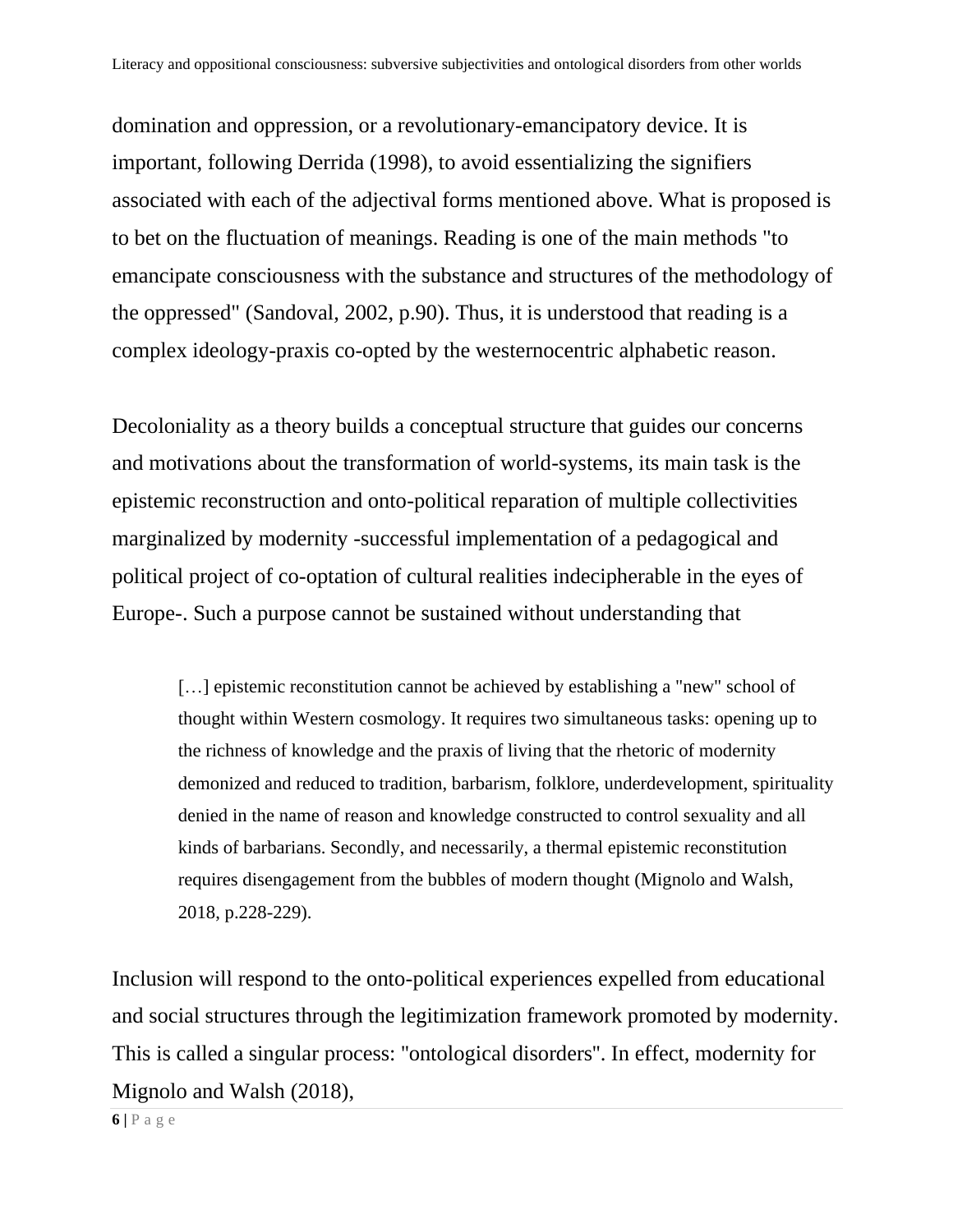[...] modernity is the half of history that constantly hides and represses what does not fit into the imaginary and desires of the narrators that are legitimized in the name of science, politics and economics that provide a guarantee for the welfare and interests of the narrators. The radical implication is that coloniality cannot be reduced to a concept that could be applied or an entity that could be studied in the existing social sciences or humanities to investigate certain historical facts or problems (p.111).

If inclusion becomes a matrix of regulation of the world; that is, a space where an unknown substance is produced where life originates, it can be conceived as a corpus of relations, rules and dynamics of structural, relational, micro-practical, ontological relations framed in constitutive flows of a given entity. Its analytics is interested in the transformation of the world -another decolonial objective-, especially, when its "aim is to understand the formation and transformation of the colonial matrix of power, to understand the past in order to speak the present" (Mignolo & Walsh, 2018, p.115). At this point, the epistemological construction of inclusive education recovers the notion of historicity of the present, as a crucial action in the fabrication of its knowledge. Decoloniality is a system of disconnection and disengagement with the known, it inaugurates a device for the creation of another world, where the section 'other', is not reduced to a mere rhetorical euphemism, but traces the force of the operation itself. Inclusion together with decolonization is one of the most accurate options to act in our present.

Paraphrasing Mignolo and Walsh (2018), such forces will be called 'puppeteers', a metaphor that alludes to a system of transformation of the rules of operation of frames and legitimized cognitive practices. This implies affecting the enunciator and the dynamics of operation and validity of the statements, it seeks to dislocate the contents of the conversation. It is this point that shows the most obstructions in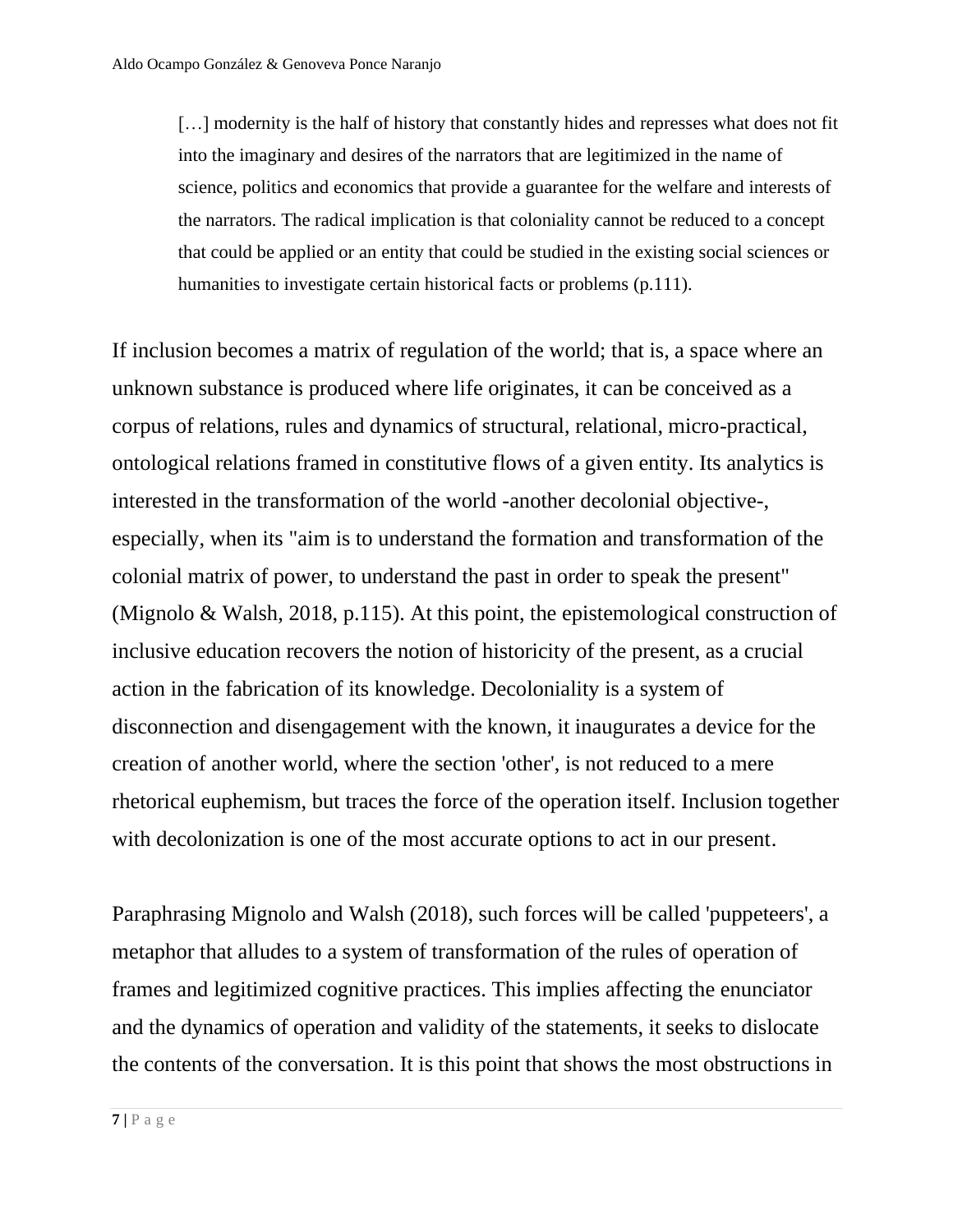the understanding of the analytical and legibility grid of the inclusive, questioning the forms of regulation of the terms of the conversation and its main axes of thematization. The problem lies in the enunciation, in its content and in the mechanisms of production of its enunciation systems. Consequently, it is urgent to shift the frame around the ways in which we relate to the objectives of the struggle for inclusion.

This Special Edition of *JCEPS*, the *Journal for Critical Education Policy Studies* (Edition Vol.20, Issue (1), 2022) recovers a large part of the central conferences given in the framework of the II International Colloquium on Intersectional and Postcolonial Literate Practices: subversive subjectivities and ontological disorders from other worlds, organized annually by the Center for Latin American Studies on Inclusive Education (CELEI) of Chile and the Catholic University Silva Henríquez (UCSH) of Chile. The second version was co-organized by the Pontificia Universidad Javeriana (PUJ) of Colombia, the Universidad Nacional de Córdova (UNC) of Argentina and the Institute for Research in Education of the Universidad Iberoamericana of Mexico. We would like to thank Dr. Marina Alvarado Cornejo, academic of the School of Pedagogy in Spanish of the Universidad Católica Silva Henríquez (UCSH), Chile, who, since the first version of the colloquium, has shown a solid commitment to materialize other types of epistemological performances that allow to extend the framework to talk and research about literature, schooling, literacy, among others.

The event took place on Thursday, May 27 and Friday, May 28 and June 3, 2021, and closed with a lecture by Dr. Seyla Benhabib, an academic at Yale University, United States, an undisputed reference in feminism, philosophy and politics, who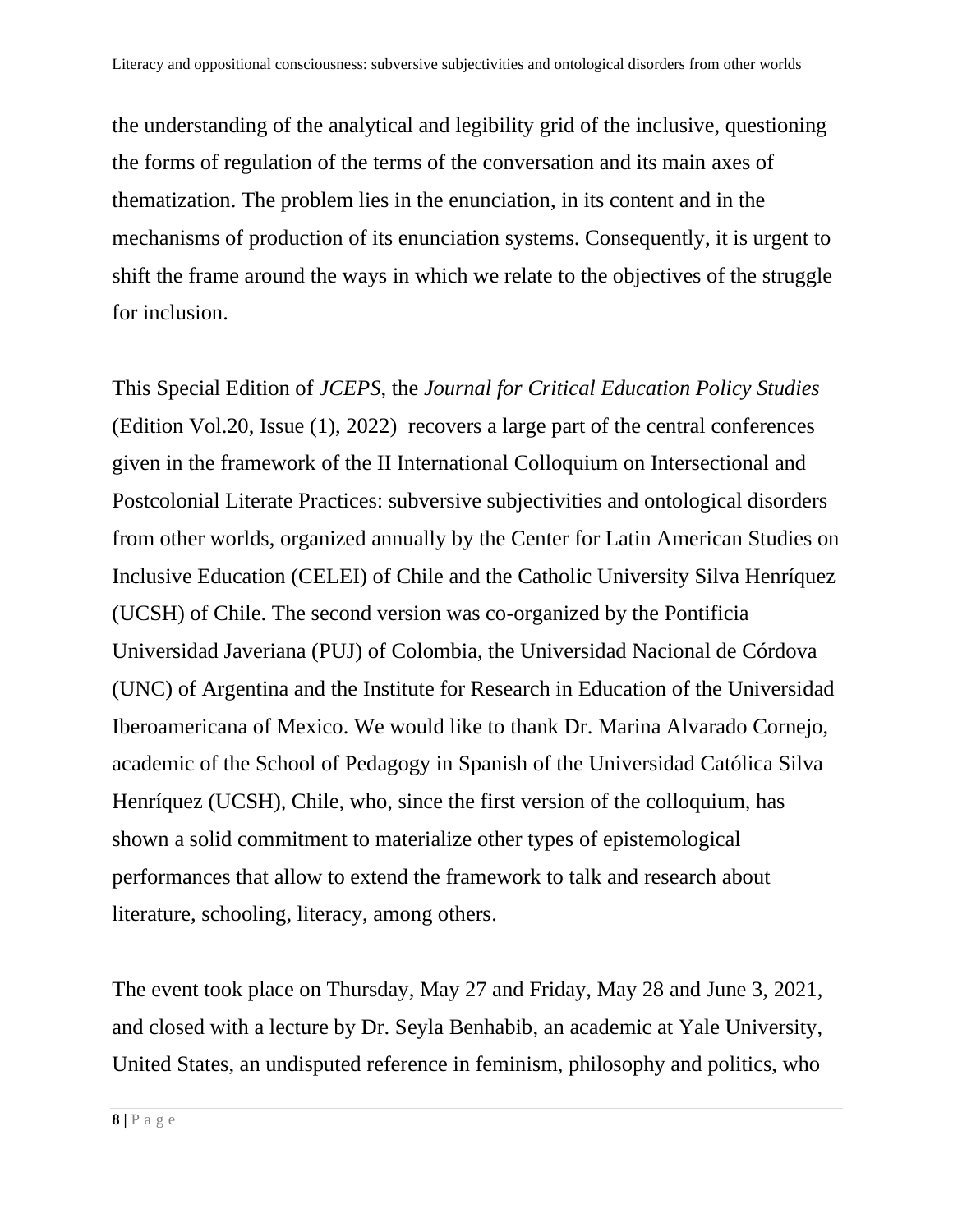holds the Eugene Meyer Chair in Political Science and Philosophy. She has also been a professor at the New School for Social Research in New York and at Harvard University. Professor Benhabib was invested with the highest distinction awarded by the Center for Latin American Studies of Inclusive Education (CELEI) in Chile, its honorary doctorate, an award that has been conferred to notable scholars in various fields of application. Dr. Seyla Benhabib's lecture was titled: "Reflections on the Transformations of Our Time: The Pandemic and Beyond".

The second version of the colloquium's main objective was to present some reflections on other "literate" experiences or practices, developed outside the conventional academic spheres and which, in addition to questioning traditional ways of exercising citizenship, propose to operate collectively. It is for this reason that, starting from an understanding of the idea of a universal literacy, this proposal discusses some epistemological references ranging from the decolonial perspective to those in which the value of political performativity is put on the table.

In this framework, feminist epistemologies that problematize the ways in which the construction of knowledge is understood from the current economic and social model, i.e. from capitalism and patriarchy, are pointed out. There are many discussions about the lack of application and relevance of research results elaborated from academic bubbles and the extractivism of knowledge that occurs in many of the communities misunderstood as "vulnerable". In this way, feminist epistemologies allow for the construction of research proposals that are situated in specific socio-political contexts, collaborative, emotionally sensitive and intersectional, and above all, that contribute to the political agendas of social movements.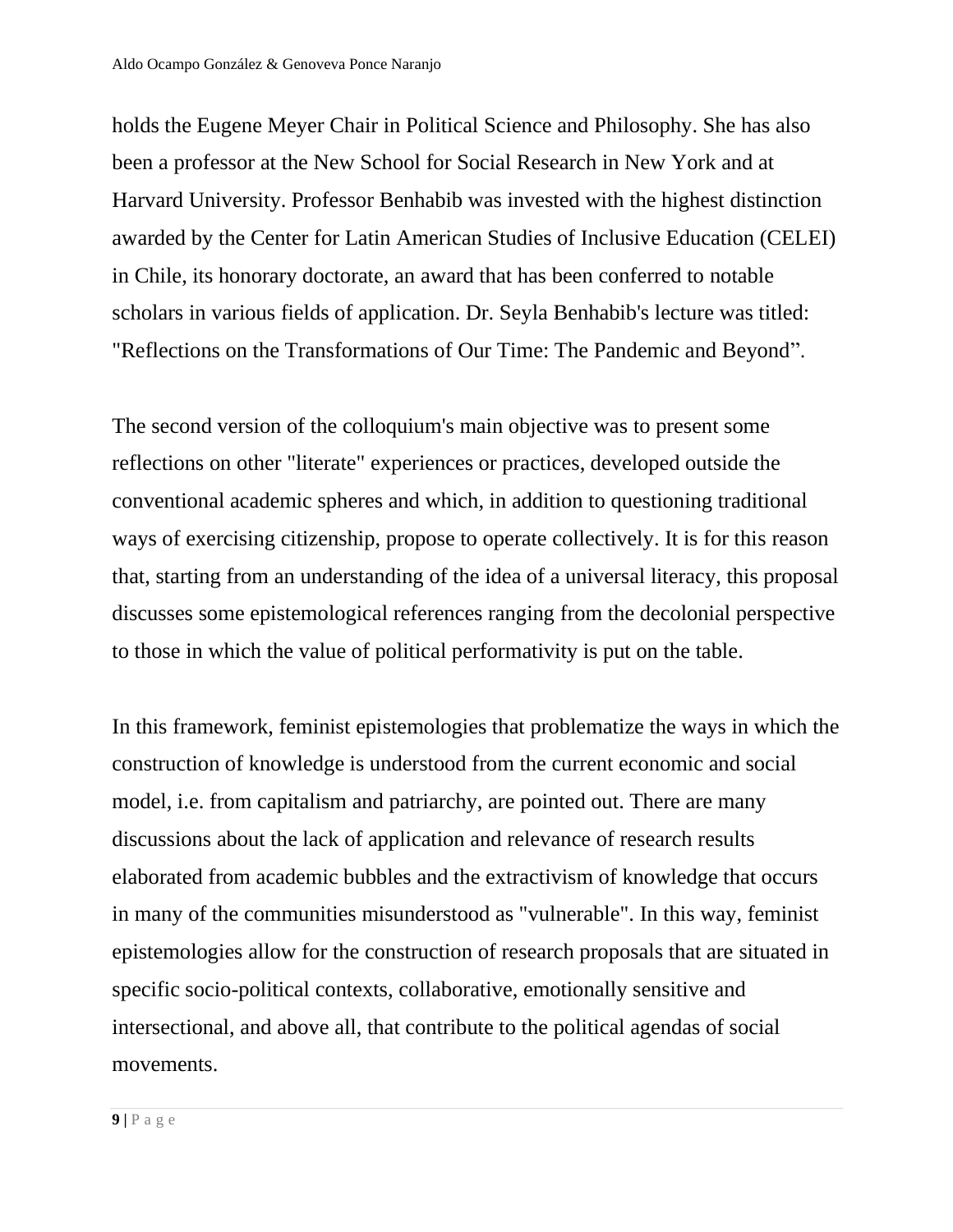This Collection/ Special Edition of *JCEPS* aims to share other ways of understanding written culture. Far from limiting it to a scholarly, disciplinary view, we propose to analyze what happens with reading and writing in the social world. From the perspective of the new literacy studies, we argue that it is a social practice, framed in other broader practices where the context of use of written language and the social relations generated around it become important. We are interested in arguing that written culture is not neutral but is absolutely functional to institutions and helps to generate power relations in specific social spaces. Young people and adults interact with written objects at different times and spaces, and this involves reading, writing forms, filling out forms, among other actions. They also know the social and legal consequences of documents and for this reason they also keep them very carefully. It is the history of the social relations established around literacy that builds the exercise of citizenship. In this line, this version of the colloquium questions the autonomy of the written word, which, although it orders and organizes the current world, is interpreted and reinterpreted according to the ups and downs of historical moments.

The Collection "Literacy and oppositional consciousness: subversive subjectivities and ontological disorders from other worlds", is composed of eleven papers by leading scholars committed to the search for other epistemological and political performances that allow acting through reading as a politics of subversive imagination and resistance. A doing that must be conceived "as praxis, as walking, questioning, reflecting, analyzing, theorizing, and acting-in continuous movement, contention, relation, and formation" (Mignolo & Walsh, 2018, p.19), whose task is oriented to the "discovery of new paradigms, which challenge existing theoretical theory concepts and categories that break mental constructs...as the discovery of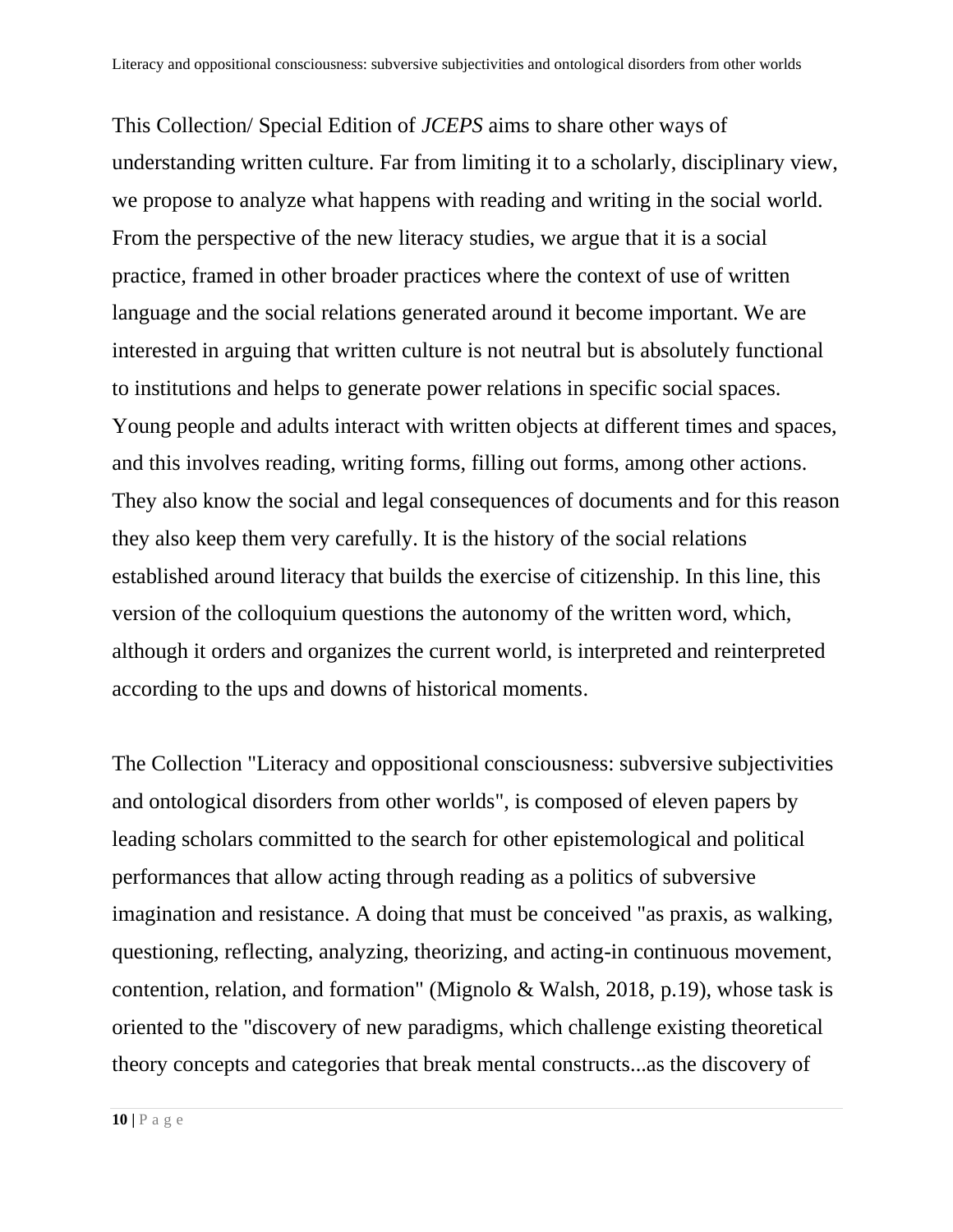other cosmologies...other knowledge that has been hidden, submerged, silenced" (Mignolo & Walsh, 2018, p.18). It not only fights against the onto-political regime espoused by the logos, but, assumes "the need to take seriously the epistemic force of local histories and to think theory from the political praxis of subaltern groups (Mignolo & Walsh, 2018, p.27).

The dossier opens with a paper by Moira Pérez, scholar-researcher at the Institute of Philosophy of the University of Buenos Aires, Argentina, entitled: "*Can the academy be decolonized beyond metaphor?*", in which the researcher evaluates the scope and viability of the call to "decolonize the academy" and assesses what can be done in academic institutions by way of decolonizing practices. Distinguishing colonialism from coloniality, it highlights the material and structural dimensions of the latter as an ongoing reality, and thus argues for the impossibility of "decolonizing" the academy as it is known. From this stance, it identifies a number of expressions of coloniality in the academy and presents a critique of metaphorical and/or supposedly performative approaches to decolonization. In doing so, it seeks to offer philosophical tools for deep and self-critical reflection and intervention on academic institutions and teaching and research practices, with the understanding that these should be but one part of broader processes of social transformation.

The second paper, authored by Fabia Parra, researcher at CONICET-Universidad Nacional de La Plata (UNLP) in Argentina, is entitled: "*Materialist intersectionality and situated critical genealogies. Towards an epistemic-political rupture*". The researcher analyzes the critical capacity of the intersectional perspective is enhanced when it is articulated with the materialist perspective that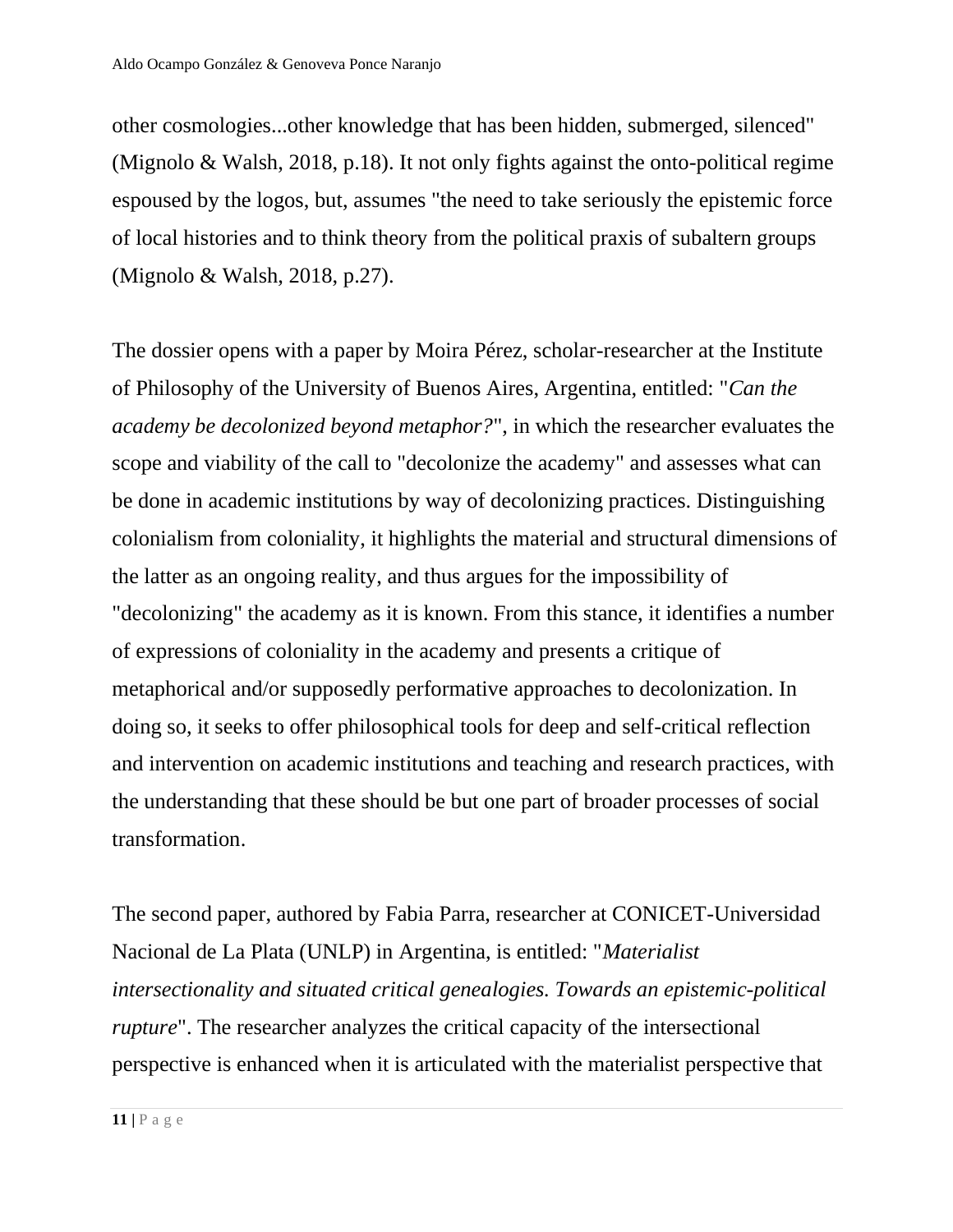implies a particular type of practice. This practice reads social processes as part of a complex structure with tensions, ambiguities and contradictions. It intervenes by conceiving theory and practice as inseparable. Offering the mapping of critical genealogies makes it possible to revitalize intersectional analysis - in the context of the processes of neutralization and simplification that override the concept - and to show its political core in the practical background. This challenges deterministic readings that invalidate struggles and resistances; to move on to the epistemic and political recognition of knowledge produced from the margins.

The third paper comes from Colombia, authored by Natalia Duque Cardona, academic-researcher at the University of Antioquia and feminist activist, who presents: "*Resisting the dispossession of the word: a question of dignity*". Duque Cardona's work understands language as a scenario where the word in its multiple manifestations constitutes a symbolic field around which reality is constructed (since it is not uncommon for someone to want to control it). He briefly explains how in the processes of cultural plundering in Latin America, the word as a technology of power was taken by the barbarians to subdue and rob the people of Abya-Yala. However, in the struggle for the domination of the word and the need to say, there is a resistance to the plundering of language that seeks to recover the word, to resist the silencing of subaltern voices and to guarantee human rights. Thus, the act of resistance to the violent dispossession of the word is presented as a question of dignity, which is oriented towards forms of community organization where, through language, spaces can be promoted to sustain life, the human condition and the human condition.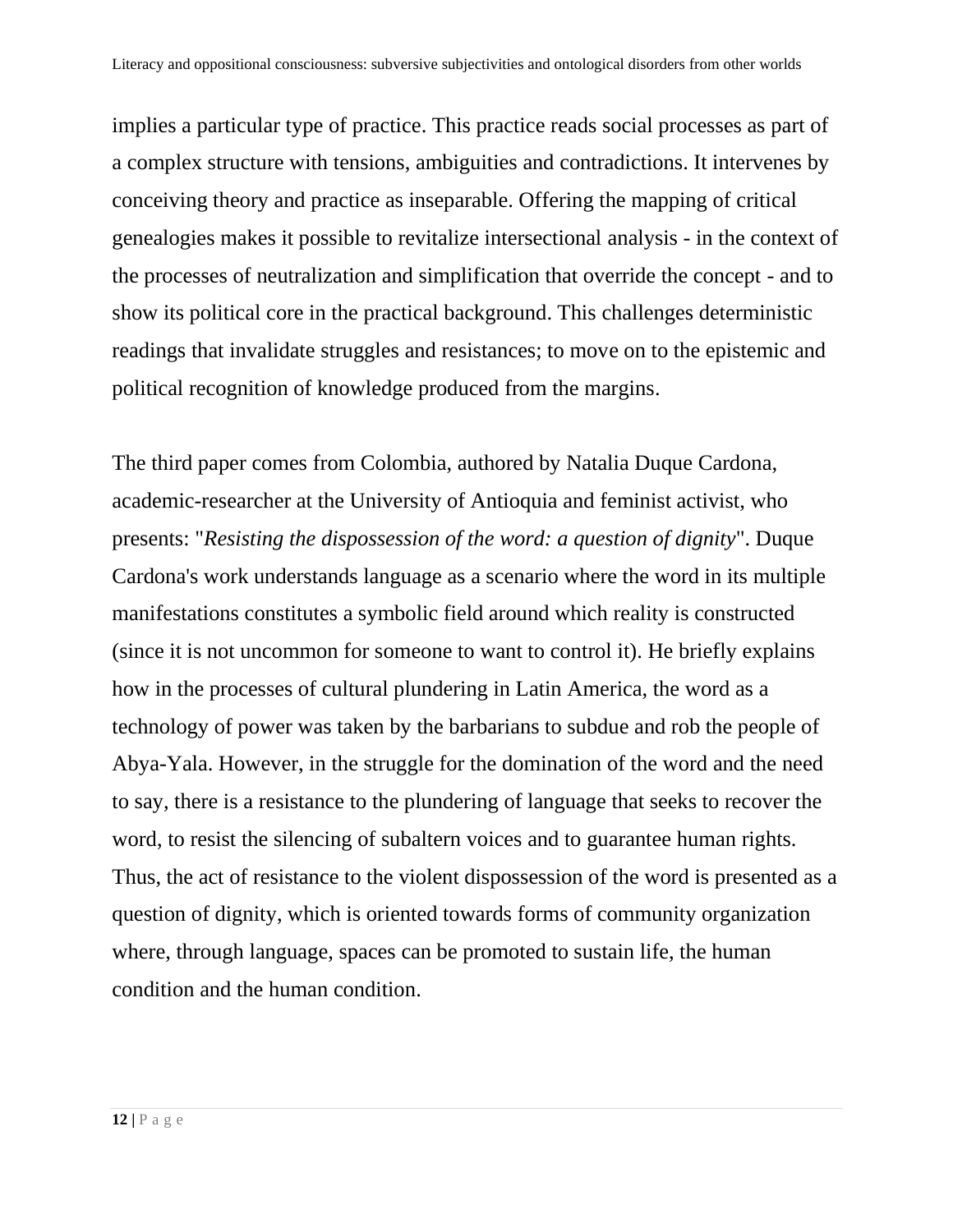The fourth paper by Aldo Ocampo González, founding director of the Center for Latin American Studies on Inclusive Education (CELEI), Chile, and Genoveva Ponce Naranjo, academic-researcher at the National University of Chimborazo, Ecuador, present: "*Anti-colonial theory of reading and ontology of the minor: Analytical-methodological assumptions*", whose analytical-political emergence starts by assuming that the discovery of the voice of the inclusive can only be heard outside its usual understandings and audibilities sanctioned by its structures of thought and conventional academic wisdom. Inclusion requires knowing the world in a different way. The study inscribes its activity in the intersectionalontological-relational contingency 'reading and inclusion'. The intention to think anticolonially the blocks of rationality of alphabetic mechanisms finds a point of connection with the methodology of the oppressed. Its analytical intention consisted in tracing diverse kinds of arguments that would allow thinking the Western alphabetic reason crossed by diverse tensions linked to the politicalcultural movement and to the historical event called: 'anticolonialism', which has contributed to reinforce a monolingual and universalist conception of cultural action. In order to understand multifactorially the configurations of literate practices through coloniality, it is necessary to recognize the imposition of a world pattern of cultural power that has the capacity to sanction what type of cultural action and linguistic-literary structures are legitimate and for which collectivities, submerging multiple linguistic-political and existential structures in the opacity of the act, thus reinforcing a monolingual understanding and a literacy system based fundamentally on a monolingualism that is sometimes inappropriate according to the structures of participation of diverse cultural groups.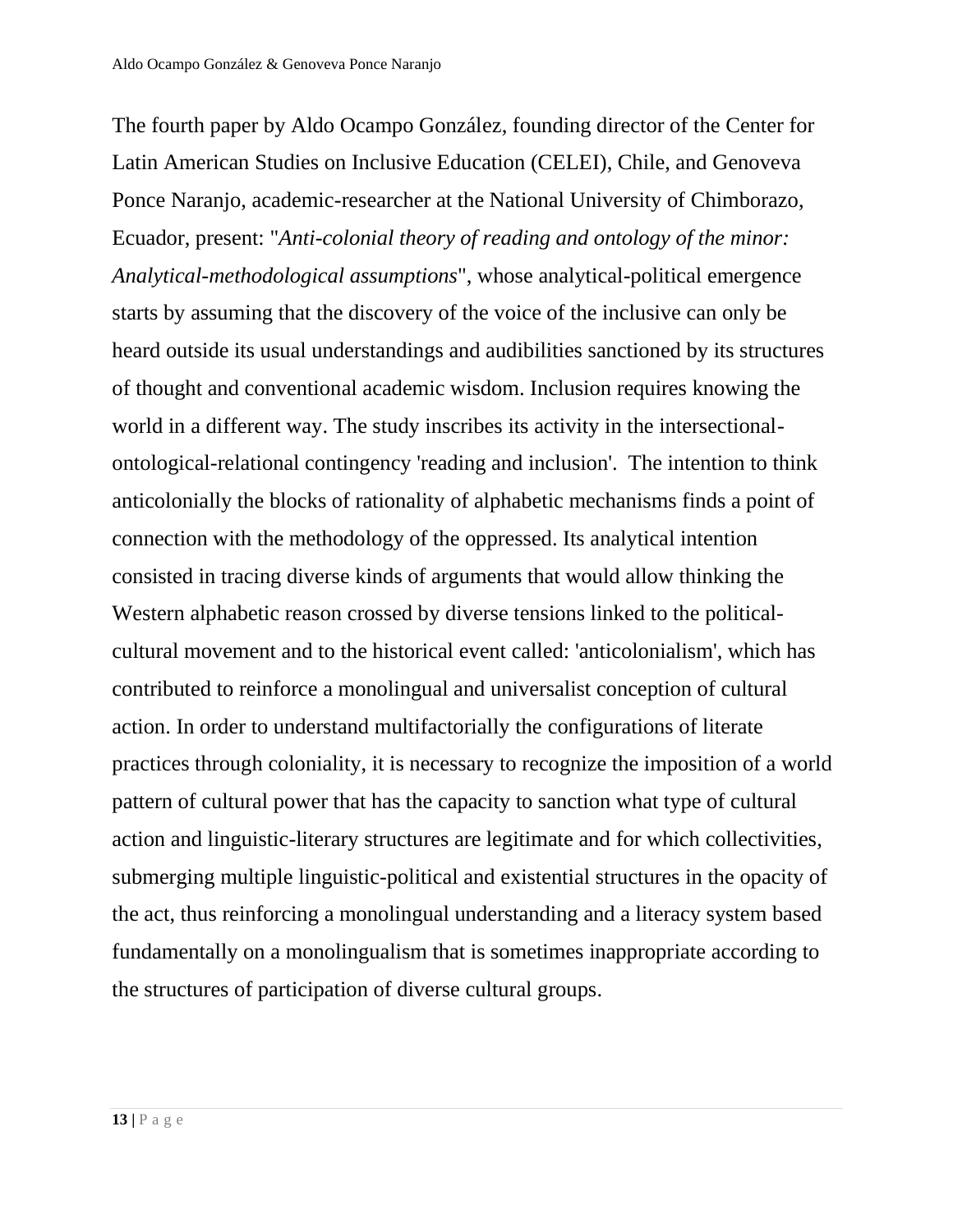The fifth paper authored by Juliana Enricco, academic-researcher at the National University of Córdoba, Argentina, entitled: "*Critical Horizons for Reading/Rewriting/Transforming the Contemporary World from a Gender/Feminist/Queer/Cuir Gaze*", comments on how in the contemporary world, very diverse voices and narratives have punctured the cultural canon of universal Western rationality (an enlightened, modern, racist, classist and patriarchal rationality), in addition to questioning the androcentric and sexist norms of language. These gestures have given way to the manifestation on the global cultural scene of singular memories of oppression and struggle, in addition to the emergence of new political subjects and languages that embody practices of resistance, otherness and freedom. With this context in mind, this paper will attempt to reflect on the contributions that gender and feminist perspectives, together with queer/cuir pedagogies, have made to the elaboration of a horizon of cultural reading/translation/rewriting from other oppressed heritages/masks/ways of life, incorporating notions and practices of justice, equality, happiness and freedom.

The sixth paper "*Intersectionality and research: educational inequality from the critical triad interculturality-health-corporeality*", by researchers Luis Pincheira Muñoz and Marco Antonio Navarrete Avila, from the Center for Latin American Studies on Inclusive Education (CELEI), Chile, offers a review of the concept of intersectionality to recognize the possibilities it offers in the construction of new knowledge. This will be done under the critical triad interculturality-healthcorporeality, associated to the educational field. The research method used is the literature review, using a critical method and reviewing updated databases. Contemporary research approaches that use the principles of intersectionality as an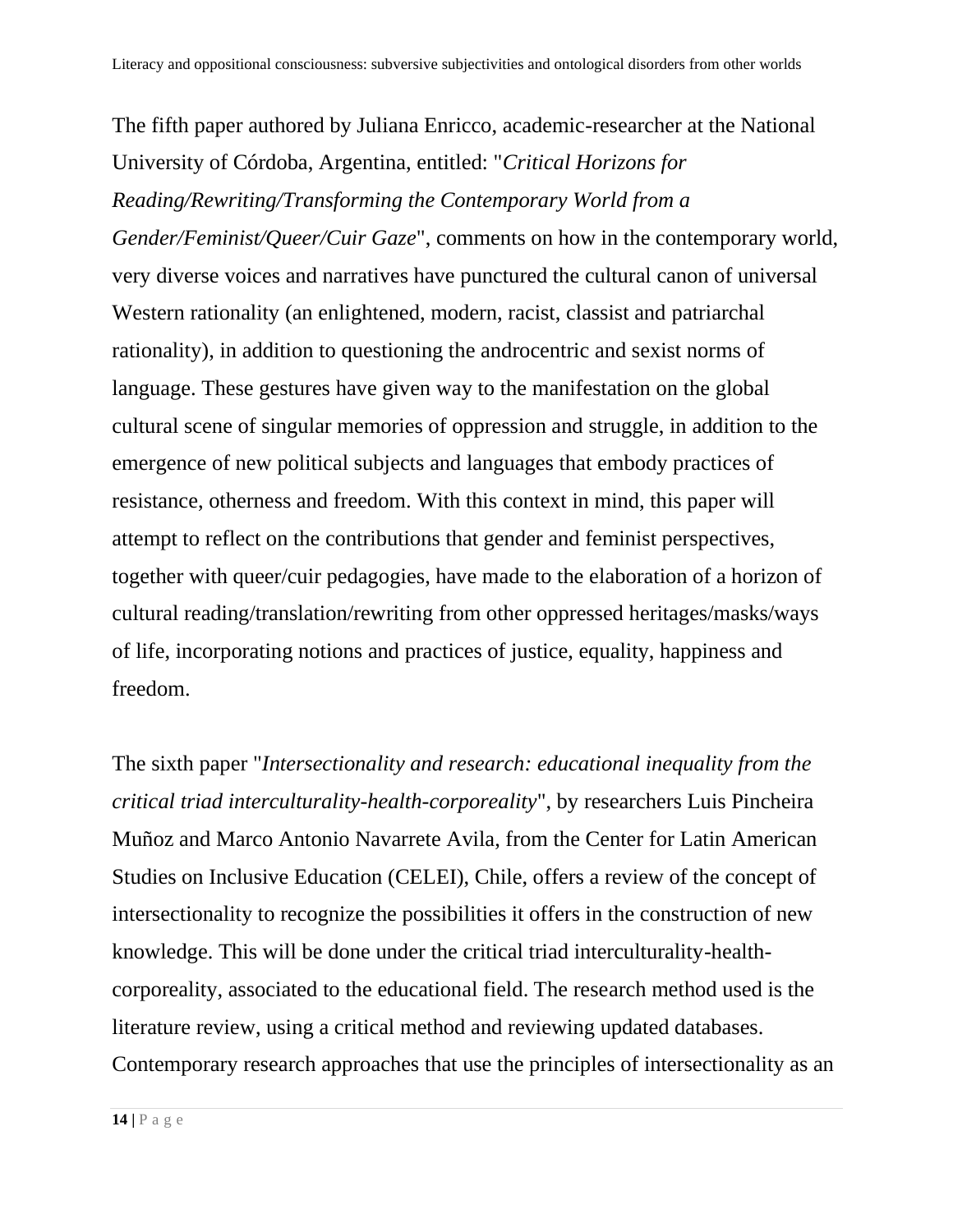analytical basis allow the formulation of proposals, projects and other relevant devices. These elements allow, at the same time, the transit of the research process on human singularity, evidencing the critical potentiality of communities and territories. Intersectionality as a tool of analysis allows a leap from categories to the concept of multiple singularities, since from this Latin American perspective the deconstruction of exclusion devices transmitted and reproduced through discourse is approved, together with community practice and its own singular symbolization. The contribution of intersectional theory is to overcome the vision of hegemonic categorization, especially when using the intercultural perspective and essentialist visions in the face of realities such as health, illness or disability, and also the way in which some categories have been defined so far in the dominant discourse on bodily experience in relation to the enjoyment of fundamental human rights.

The seventh paper by Luz María Stella Moreno Medrano and Silvia Romero-Contreras, from Mexico, entitled: "*The Otomí autonomous educational project: supporting literacy and children's agenc*y", analyzes how feminist epistemologies allow the construction of research projects located in specific socio-political contexts, collaborative, emotionally sensitive, intersectional and above all that contribute to the political agendas of social movements. The vindication of the rights of indigenous people in Mexico is a pending task and still far from becoming a reality. The Otomí Autonomous Education Project presented in this article emerges as a collaborative effort between academia and the Otomí community based in Mexico City to explore the needs, interest and views of children through their own voices to find new and culturally appropriate ways to support the development of their literacy and socioemotional skills. For two full academic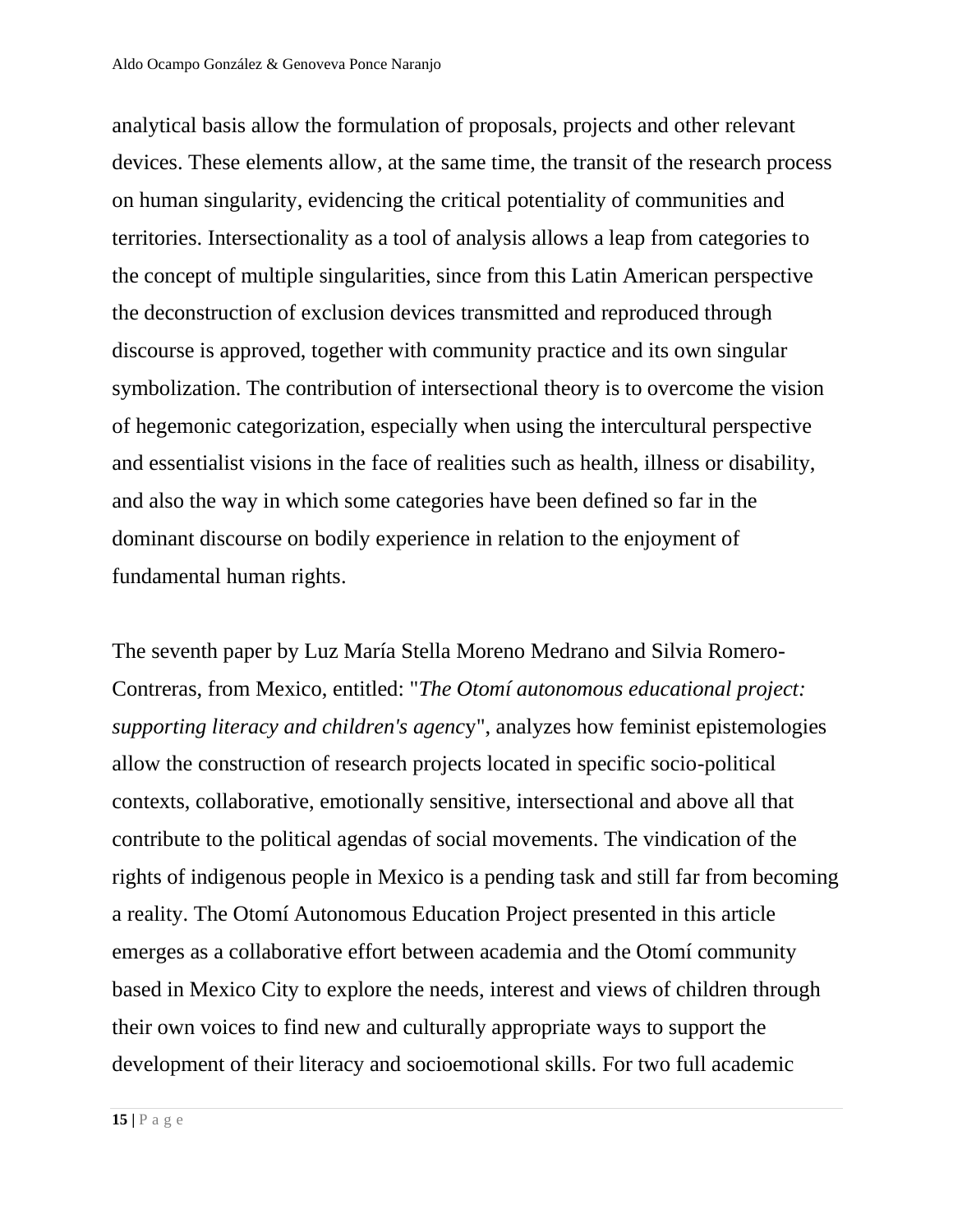years, university students met with children ages 3-12 on the street to conduct play and literacy activities such as shared book reading, storytelling, coloring, drawing, and writing, following and adapting a family literacy program to the children's needs and interests. Throughout this experience it became clear that most of the previous school experiences had been negative and had produced resistance and distrust in the children's learning. However, from the beginning of the project the children were eager to participate in the activities, began to gain confidence and soon expanded and improved their repertoire of literacy skills. During the pandemic, the focus of the project changed as the Otomi community took over a public building. So, we accompanied and documented the children's understanding and adaptation in this situation.

The eighth paper entitled: "*The takeover of INPI: an approach to the political experience of a disruptive action of the Otomí community living in Mexico City*", by Florina Mendoza Jiménez, presents an approach to the political experience of the Otomí community living in Mexico City and their counselor Maricela Mejía, in their struggle for the right to housing, education, health and work. They have been making these demands for more than twenty years to cover their basic needs, but they have been denied because of the marginalized conditions in which they live in the urban context. The struggle of the Otomi community as a collective subject can be understood as a defense of the territory, as a space that symbolizes the cultural continuity, identity and political action of the original peoples. It is a resistance of the communities belonging to the original peoples, for the right to inhabit Mexico City. In this way, the experience of political participation of the Otomí community and the counselor approaches us to the understanding of the disruptive actions generated by the appearance of the Covid-19 pandemic. This situation aggravated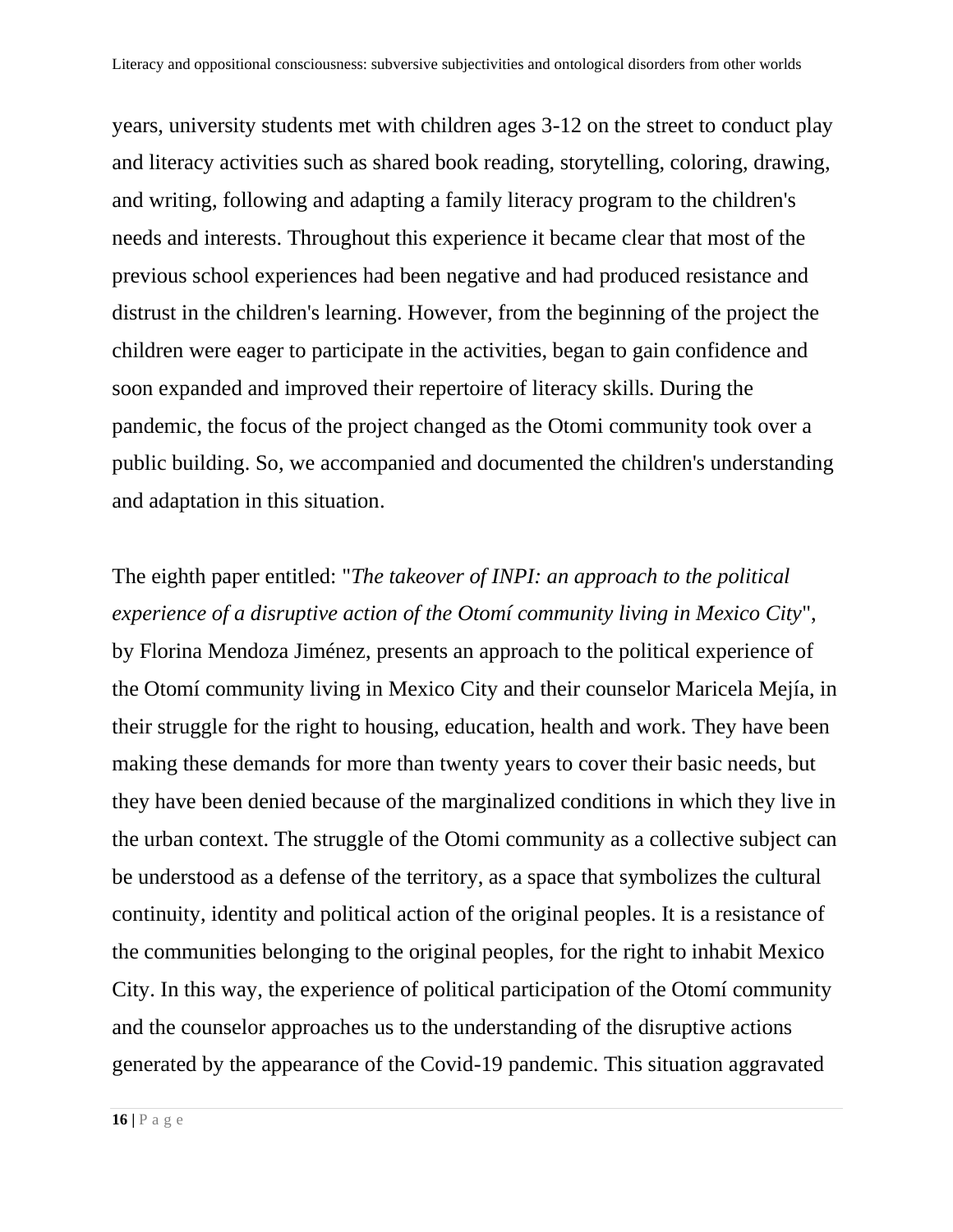the conditions of structural exclusion and governmental abandonment of the Otomí community. The political action on which this article focuses arose from the decision to take the National Institute of Indigenous Peoples (INPI) on October 12, 2020. The political participation of Otomi women in the takeover of the Institute has been fundamental, since they are the ones who have carried the voice in front of government representatives, a situation in which women demand and play a leading role as interlocutors. In addition to proposing alternative forms of organization and resistance, based on accompaniment, listening and exchange with women from other indigenous peoples and other organizations in struggle.

The ninth paper presented by Judy Kalman, "*We don't vaccinate foreigners: Promoting critical literacy through understanding contested meanings in official documents*", signals an observable social turn in language arts curricula in Latin America. However, the effort to contextualize written language and bring everyday uses of writing into the classroom falls short of promoting a critical understanding of some key aspects of how literacies work. To this end, Kalman analyzes a recent incident involving the validity of some official documents used to receive the Covid-19 vaccine in Mexico City. Using a New Literacies Studies framework, the researcher argues that official documents operate in local and practical contexts in which local employees play a key role in their validation. Kalman shows how the legitimacy of documents is continually ratified in contexts of use. Their validity is subject to interpretation, power dynamics, and social and cultural context based on local practices. Kalman concludes that this has important implications for literacy teaching and learning in school.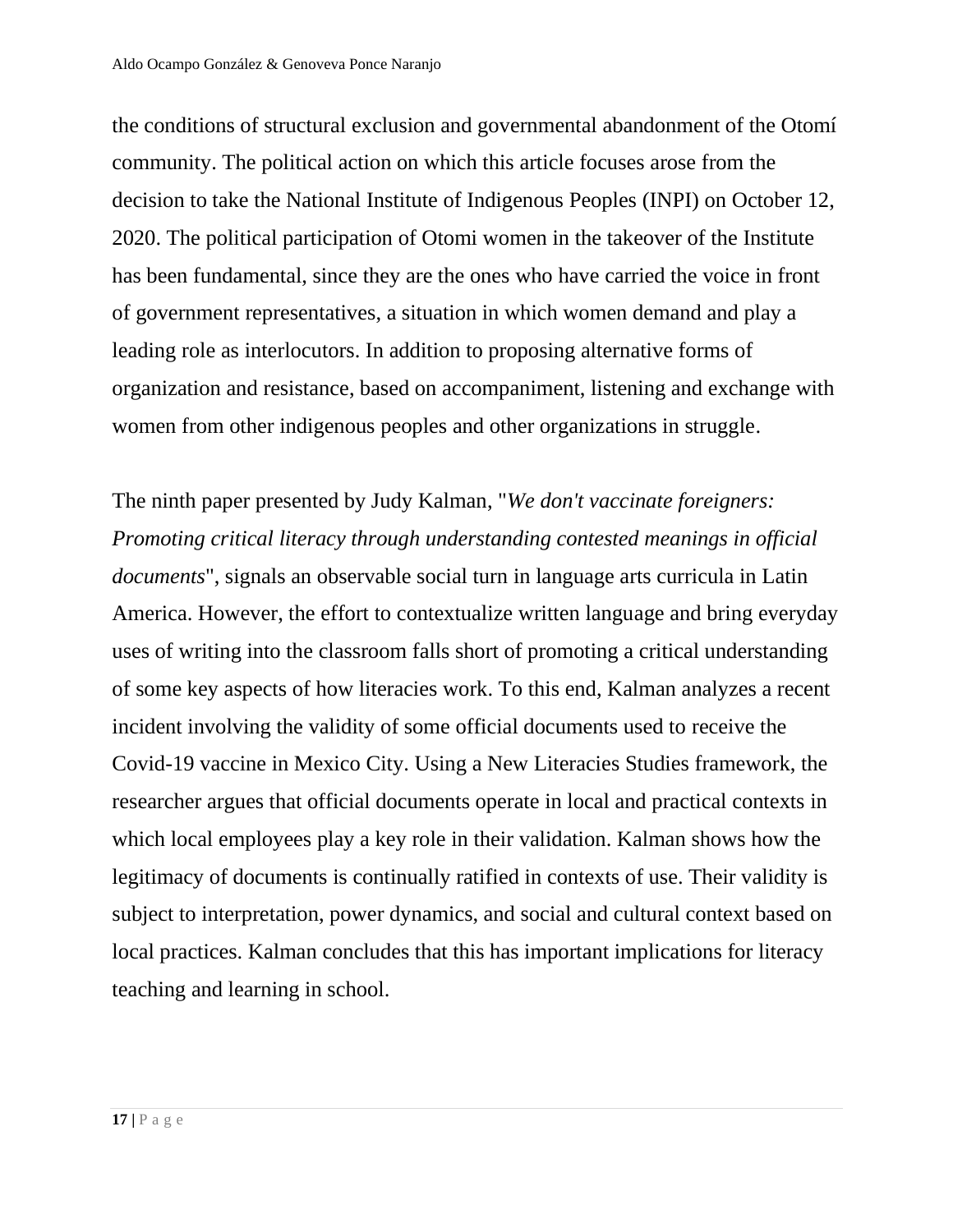The tenth paper entitled: "*The notion of governance and alternative literacy practices: the challenge of thinking epistemic justice with the Pueblos del centro*", by authors Juan Pablo Bermúdez and Juan Ramos-Martín, academics and researchers at the Pontificia Universidad Javeriana de Bogotá - Colombia, reflect on the understanding of alternative literate practices in the context of the Pueblos del Centro (Colombia). This paper aims to co-theorize on the intersectional needs proposed in the relationship between epistemic justice and Governance, both as significant values for the sovereignty and epistemic, cultural and political selfdetermination of 'other' knowledge.

The eleventh paper of the dossier "*Critical Literacies in Colombia: between social struggle and performative practices*", by Diana Carolina Moreno Rodríguez, Vladimir Núñez Camacho and Leonardo Varela, academics and researchers at the Pontificia Universidad Javeriana, Bogotá, Colombia, reflects on critical literacies and advances on the idea of performative literacies in relation to non-school writing practices. Critical literacies propose that beyond school-literacy practices there are alternatives to reading and writing. These include semiotic, multimodal, ritual, and embodied elements that show knowledge of reality and how it can be adopted or critiqued. This study examines MAFAPO's experiences of social organization and three processes of memory reconfiguration led by the communities of the Port of Buenaventura. It reveals how these groups of victims perform mourning and mourning through rituals and textualities, such as tattooing. These artistic and performative expressions can also be considered forms of critical literacy in which the reconstruction of history occurs through multilingual, individual and collective exercises. Rituals express particular experiences of individual pain and loss, lead to the collective recognition of common pains, and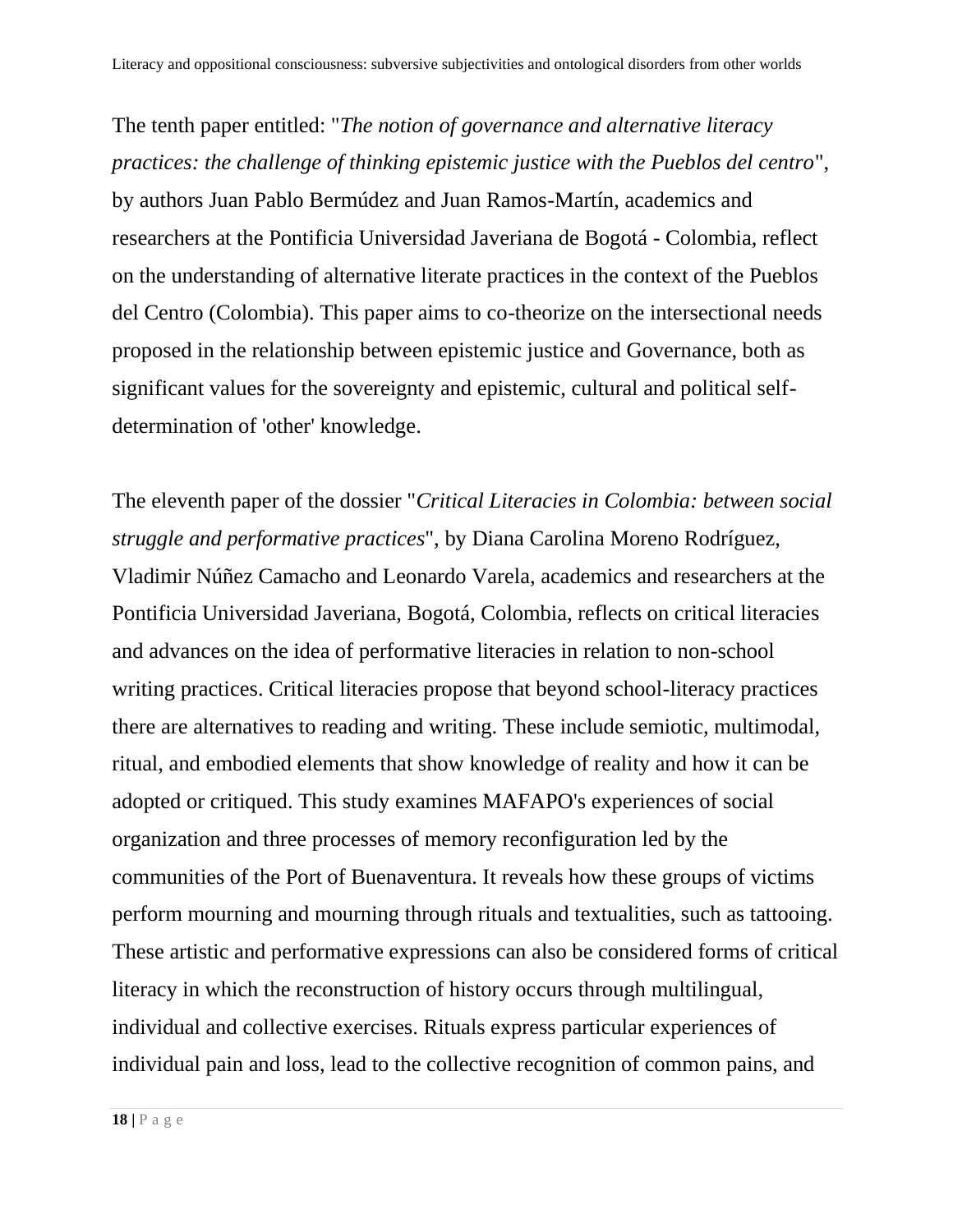thus to a reconstruction of traumatic situations, a step towards transformation and political agency.

Sincere thanks are expressed to Dr. Dave Hill, editor-in-chief of *The Journal for Critical Education Policy Studies* (*JCEPS*), for hosting the present version of the Collection of Papers, whose purpose is to give continuity to the activist, academic and ethical struggles of each of the scholars, theorists and practitioners who make up this edition. The Edition creates conditions of enunciation and listenability of a plurality of tensions built from, for and by Latin America. To continue resisting the demagogy imputed by conventional academic wisdom. Therein lies one of the possible keys to the creation of what is called the creation of other possible worlds.

#### **Notes**

### **References**

Derrida, J. (1998). *Of grammatology*. Mexico: Siglo XXI Editores.

Mignolo, W. & Walsh, K. (2018). *On Decoloniality. Concepts, Analytics, Praxis*. Durham: Duke University Press.

<sup>&</sup>lt;sup>i</sup> The second section of the title reflects the spirit of the work axes on which the II International Colloquium on Intersectional and Post-colonial Literate Practices, organized annually by the Center for Latin American Studies on Inclusive Education (CELEI), Chile and the Catholic University Silva Henríquez (UCSH), Chile, was articulated. In its second version, the National University of Cordoba (UNC), Argentina, the Pontificia Universidad Javeriana (PUJ), Colombia and the INIDE of the Universidad Iberoamericana, Mexico joined the event.

ii First research center created in Chile and Latin America and the Caribbean, dedicated to the theoretical and methodological study of Inclusive Education, it articulates its activity from an inter-, post-, and paradisciplinary perspective. It is a member center of the Latin American Council of Social Sciences (CLACSO) and an institution affiliated to the International Consortium of Critical Theory Programs (ICCTP).

Sandoval, Ch. (2002). *Methodology of the oppressed*. Minnesota: University of Minnesota Press.

Spivak, G. (2018). Opening conference. Affirmative sabotage. Taught on February 26, 2018 at the European Roma Institute for Arts and Culture. Accessed March 2, 2021: <https://www.yth.wiki/european-roma-institute-for-arts-and-culture-M7GlWRDx94s.htm>